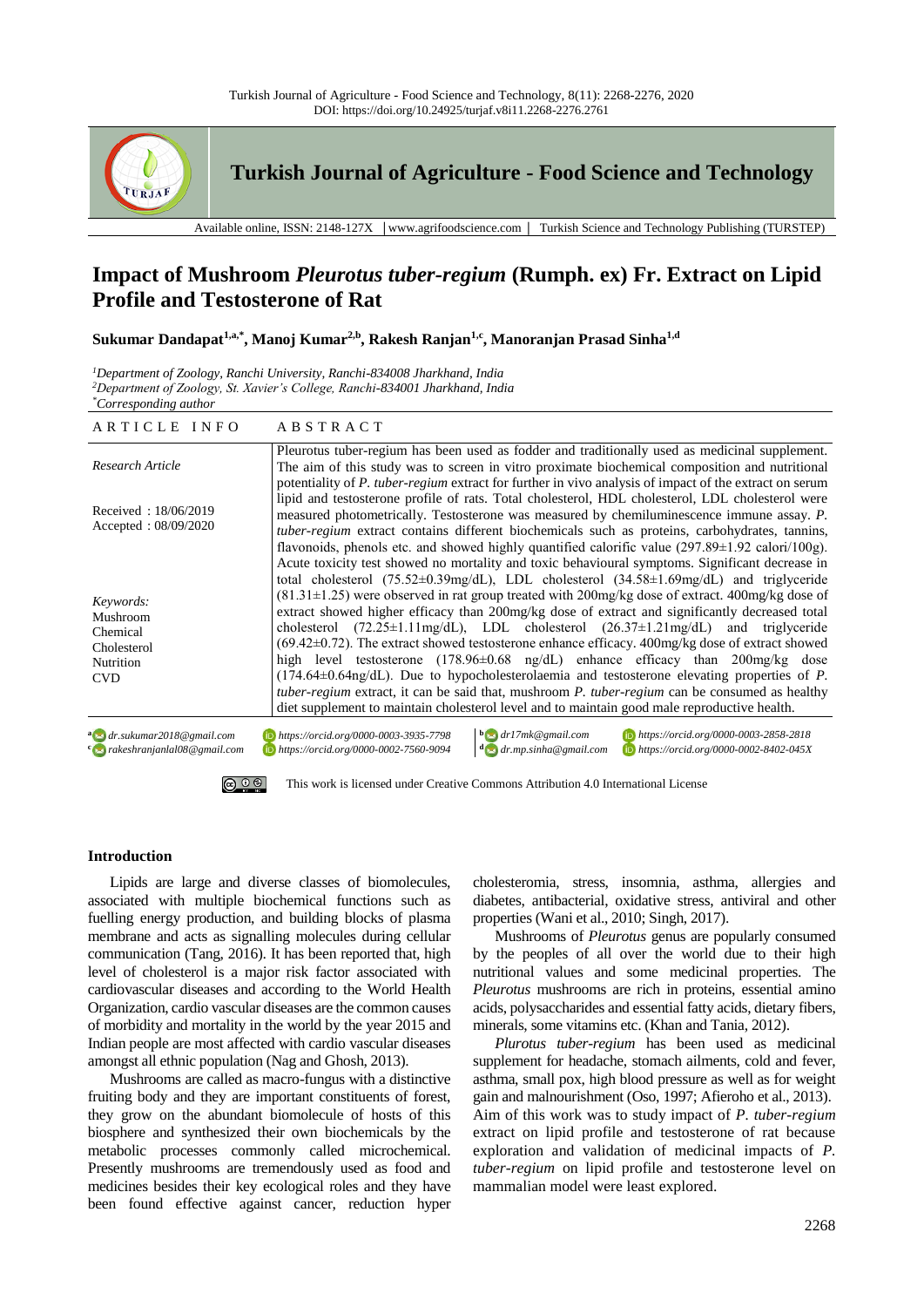# **Materials and Methods**

#### *Collection of Mushroom*

Fresh fruiting bodies of *P. tuber-regium* were collected by the corresponding author from Manas National park of Assam, India (26° 39' 33.9264'' N and 91° 0' 4.0644'' E) and was match and identified on the basis of morphology with museum specimen by Plant Identification & Preservation Division of Department of Botany, Gauhati University, Assam, India where a voucher specimen (No. 832M) was deposited and rest of the fruiting bodies were brought to the Department of Zoology, Ranchi University, Ranchi, India for experimental work.

### *Preparation of Extract*

Fresh mushrooms were washed and disinfected by treating with ethanol and washed again. The mushrooms were dried in shade under room temperature for six to seven days, powdered and sieved. An aliquot of the fine powder (50 g) was subjected to Soxhlet extraction using distilled water for aqueous extraction. The obtained extract was filtered, concentrated and dried in a rotary flash evaporator maintained at 45°C (Dandapat and Sinha, 2015).

### *Mycochemical Screening*

Qualitative screening of tracable biochemicals present in the extract of *P. tuber-regium* was done following previos methods described by Arya et al. (2012). Presence of various biochemicals on the basis of function groups were detected by FTIR spectroscopy.

### *Qualitative Analysis of Mycochemicals*

### *Test for carbohydrates*

Presence of carbohydrate was determined by addition of few drops of Molisch's reagent to the test solutions (1mg/mL extract), this was then followed by addition of 1 mL concentrated  $H_2SO_4$  (98%) by the side of the test tube. The mixture was then allowed to stand for two minutes and then diluted by adding 5 mL of distilled water. The mixture was observed for appearance of purple violet ring.

# *Test for glycoside*

Glycoside was determined by addition of 1mg/mL of extract to 3mL of an throne reagent and was mixed properly. The mixture was observed for appearance of green colour complex.

### *Test for proteins*

Protein was estimated by addition of 0.5 mg/mL of the extract and 2mL of Bradford's reagent were left for few minutes. The mixture was observed for appearance of blue colour.

### *Test for alkaloid*

Presence of alkaloid was determined by stirring of 1mg/mL extract with 5 mL of 1% HCl on hot water bath and then filtered. 1 mL of the filtrate was taken individually into 2 test tubes and few drops of Dragendorff's reagent were added into the test tube. The mixture was observed for appearance of dark brown colour.

#### *Test for steroid*

Presence of steroid was determined by addition of 2mL concentrated  $H_2SO_4$  (98%) with  $2mg/mL$  of extracts was mixed vigorously. The mixture was observed for initially formation of red colour followed by blue and finally development of green colour.

#### *Test for triterpene*

Triterpene was estimated by addition of 1mg/mL extract with one drop chloroform and concentrated  $H_2SO_4$ (98%). The mixture was observed for formation of red colour.

### *Test for phenol*

Presence of phenol was estimated by phenolic -catechol method. Dilute aqueous extract (0.5 mL of 1:10 g/L) was pipette out in series of test tubes and volume was made up to 3 ml with distilled water. Folin-Ciocalteau reagent (0.5mL) was added to each tube and incubated for 3 min. at room temperature and then sodium carbonate (20%; 2ml) solution was added, mixed thoroughly and the tubes were incubated for 1 minute in boiling water bath. The mixture was observed for the emergence of a blue-green colour.

### *Test for flavonoid*

Flavonoid was estimated by dissolved 1mg/mL extracts in water and later addition of 2 mL of the 10% aqueous sodium hydroxide and then addition of dilute hydrochloric acid as an indicator. The mixture was observed for formation and disappearance of yellow colour.

#### *Test for tannin*

Tannin was estimated by stirring0.5 mg/mL of the extracts with 10 mL of distilled water and then filtered. Few drops of 1% ferric chloride solution were added to 2 mL of the filtrate. The mixture was observed for formation of yellow precipitate.

# *Test for saponin*

Saponin was determined by heating1mg/mL extracts with alcoholic KOH and boiled for 1 min and cooled, and then the mixture was acidified with 1mL of concentrate HCl. Later few drops of 5% NaOH added drop wise and observed for froth formation.

### *Test for lipid*

2 mL of extract was taken and iodine solution was added drop wise. Disappeared of original colour of iodine indicate the presence of lipid. The mixture was observed for disappearance of original colour of iodine.

*FTIR spectra analysis*

Fourier transform infrared (FTIR) spectra analysis was carried out IPRresting-21 (Shimadzu Corp., Kyoto, Japan) in the diffuse reflectance mode operated at are solution of  $4 \text{ cm}^{-1}$  in the range of  $400 \text{ cm}^{-1}$  to  $4,000 \text{ cm}^{-1}$  wave number and KBr as standard to identify the potential biomolecules present in fruiting body of *P. tuber-regium* extract which are responsible for reducing and capping the bio reduced silver nanoparticles. The FTIR machine was operated at 25±5°C, 60-70%humidity and 240V AC (IMUSG, 2002).

# *Nutritional Potentiality*

Calorific value of *P. tuber-regium* fruiting body was estimated on the basis of presence of total protein, total lipid and total carbohydrate in specific amount of eatable substance which together provided total metabolizable energy.

### *Determination of crude protein*

The modified Lowry protein measurement was conducted according to the method described by Maehre (2018). The assay was carried out by diluting the extracts to 1 mL with  $H<sub>2</sub>O$  and adding 0.9 mL of solution A (2 g/L potassium sodium tartrate (KNaC<sub>4</sub>H<sub>4</sub>O<sub>6</sub>.4H<sub>2</sub>O) and 100 g/L sodium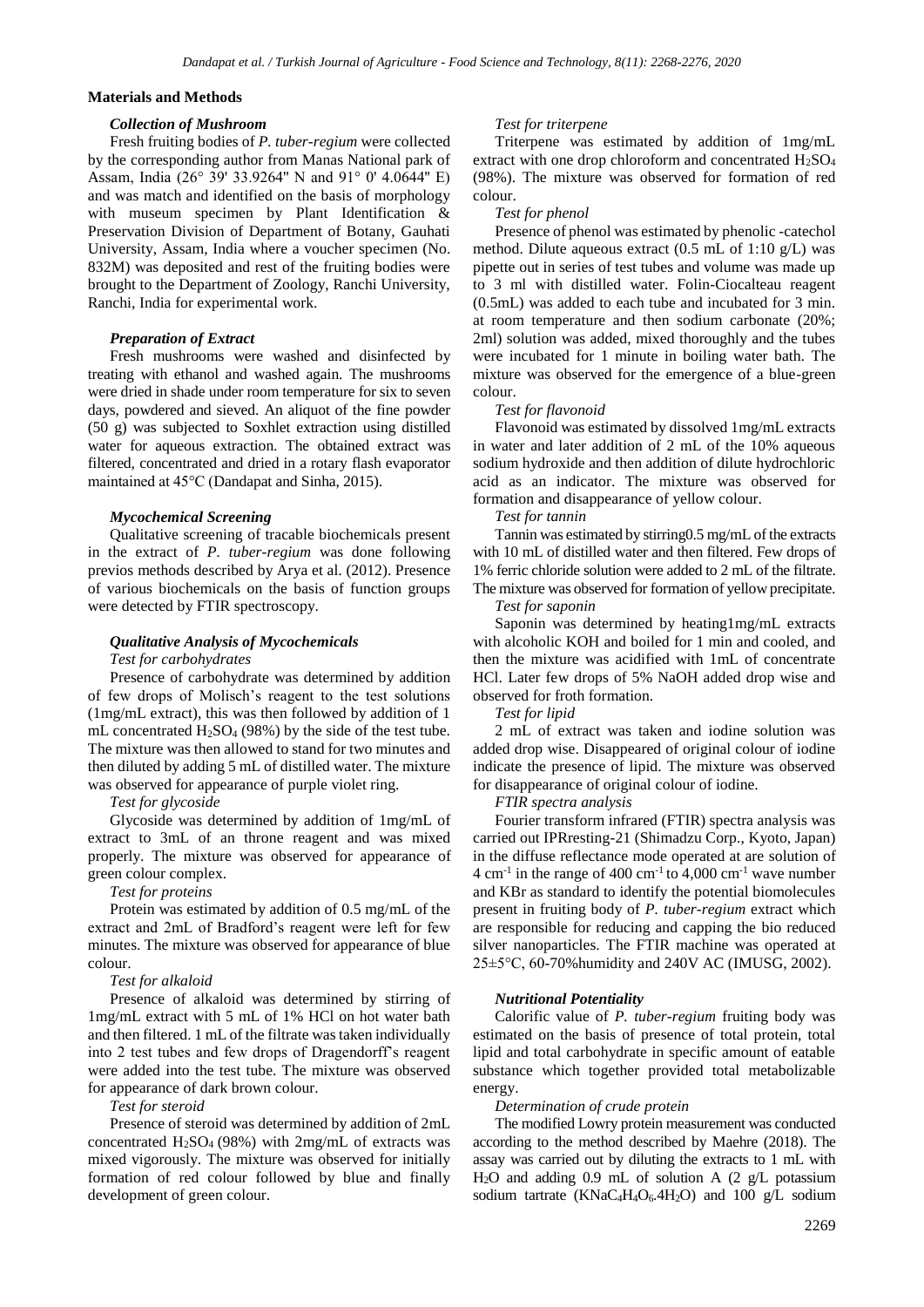carbonate ( $Na<sub>2</sub>CO<sub>3</sub>$ ) in 0.5 M NaOH) before incubation for 10 min at 50°C. Following this, the samples were cooled down to room temperature, added 1 mL of solution B (0.2 g/L KNaC4H4O6.4H2O and 0.1 g/L copper sulphate pentahydrate ( $CuSO<sub>4</sub>$ .5H<sub>2</sub>O) in 0.1 M NaOH) and left for 10 min. Finally, 3 mL of solution C (Folin–Ciocalteu phenol reagent in  $H_2O$  (1:16 v/v)) was added before incubation for 10 min at 50°C. Total protein in the sample was measured by using a standard curve made of bovine serum albumin (BSA; 0, 0.0625, 0.125, 0.25, 0.5 and 1 g/ L) and absorbance was recorded at 650 nm.

*Determination of crude fat*

1 g dry mushroom powder was subjected in petroleum ether (60-80°C) soluble fat was extracted in a soxhlet apparatus for about 16 hours. After extraction, the solvent was evaporated over the steam bath and the residue was oven dried at 70°C to a constant weight (Kaur et al., 2018). The total lipid content was determined using the below calculation.

Total Lipid =100 (weight of soxhlet with extractweight of dry soxhlet) / weight of mushroom sample.

*Determination of total carbohydrate*

The content of the crude carbohydrate was determined by the following equation (Kajendran et al., 2018).

Carbohydrate  $(g/100g \text{ sample}) = [100 - \text{weight of}]$  $(Protein + Fat + Ash + Fibre + Moisture)$ 

*Determination of Calorific value* 

Metabolizable energy is calculated using the below formula (Schakel et al., 1997):

Metabolizable energy (Kcal/100g) =  $[(4 \times \text{Total}]$ protein) +  $(9 \times$  total fat) +  $(4 \times$  Total carbohydrate)]

# *Impact of P. Tuber-Regium Extract on Rat Model Animals*

Wistar albino rats of 175 to 200g were obtained from the National Institute of Nutrition, Hyderabad, India. They were maintained under standard laboratory conditions at ambient room temperature and relative humidity, with dark-light cycle of 12 h. Animals were fed with a commercial pallet diet (Sadguru Shri Shri Industries Pvt. Ltd. Pune, India) and water. The experiment was performed after prior approval of the Ethics committee of Ranchi University, Ranchi (Proceeding no. 46, page no. 137) for Ph.D. research project (Memo No. B/1195/18), Department of Zoology, Ranchi University, Ranchi, Jharkhand, India.

*Acute toxicity studies*

According to OECD (Organisation for Economic Cooperation and Development) test guideline 425 (Up and Down procedure) limited test for *P. tuber-regium* extract was performed at the single test dose 2000mg/kg body weight (BW) on male albino rat to observe death, behavioural changes due to toxicity and decrease in BW. 5 rats were taken and were fasted (3-4hours) prior to dosing but were provided with water *adlibitum*. Single dose of 2000mg/kg BW of *P. tuber-regium* extract was fed to single rat through gavage using stomach tube and rats were provided with food and water *adlibitum* after 2hours. Similarly, 4 other rats were treated with same dose of extract (OECD, 2008; Saleem et al., 2017). The treated rats were further not received any treatment for 7 days.

*Experimental design for impact of P. tuber-regium extract on lipid profile*

Fifteen fresh animals were acquired and equally distributed among three treatment groups (Group: 1, 2 and 3) each group contain 5 animals. Two successive doses 200 mg/kg BW and 400 mg/kg BW of extract were taken per the guideline of OECD (Oghenesuvwe et al., 2014). At the end of experiment (8<sup>th</sup> day) animals were anaesthetized and blood was collected by orbital sinus blood sample collection method.

Group-1: This group was considered as control group and rats were not treated with mushroom extract and received single dose of 1mL of distilled water daily throughout the entire period of the experiment (7days).

Group-2: This group was considered as low dose (LD) group and rats were fed single dose  $(200 \text{ mg kg}^{-1} \text{BW})$  of *P. tuber-regium* extract daily for 7 days.

Group-3: This group was considered as high dose (HD) group and rats were fed single dose  $(400 \text{ mg kg}^{-1} \text{BW})$  of *P. tuber-regium* extract daily for 7 days.

All the animals were sacrificed on  $8<sup>th</sup>$  day under light ether anaesthesia. 5 mL blood was collected from animals by cardiac puncture using sterile needle and syringe. The blood sample was blood was collected in evacuated voiles (SRL Diagnostic Pvt. Ltd., India) and allowed to clot for 30 min at 37°C. The clear serum was separated by centrifuge (Wisperfuge 1384 Samson, Holland) at 2500 rpm for 10 min and lipid and hormonal assay were carried out.

Table 1. Microchemical screening of *P. tuber-regium* aqueous extract  $(+)$  = present,  $-$  = absent).

| Present / Absent |
|------------------|
|                  |
| $^+$             |
| $^+$             |
| $^+$             |
| $^+$             |
| $^+$             |
| $^+$             |
| $^+$             |
| $^{+}$           |
|                  |
|                  |
|                  |

Study of impact of *P. tuber-regium* extract on lipid profile

Estimation of different parameters of cholesterol was studied photometrically (Rifa and Warnick, 2006). Estimation of serum cholesterol parameters was done on a semi-automatic chemistry analyser: SACA-19100 (MRC Ltd., Israel) operated at 0-40 °C,  $\leq$ 85% relative humidity and 110V/220V±11V/22V alternative current using the diagnostic reagent kit by DiaSys international Pvt. Ltd. (Holzheim, Germany). Total cholesterol was measured by using Cholesterol FS\* kit (Cat. No. 113009910023), high density lipoprotein (HDL) was measured by HDL-C Immuno FS\* kit (Cat. No. 13521 9910 023), low density lipoprotein (LDL) was measured by LDL-C Select FS\* kit (Cat. No. 1412199 10 026) and triglyceride was measured by Triglycerides FS\* kit (Cat. No. 157109910021).

Study of impact of *P. tuber-regium* extract on Testosterone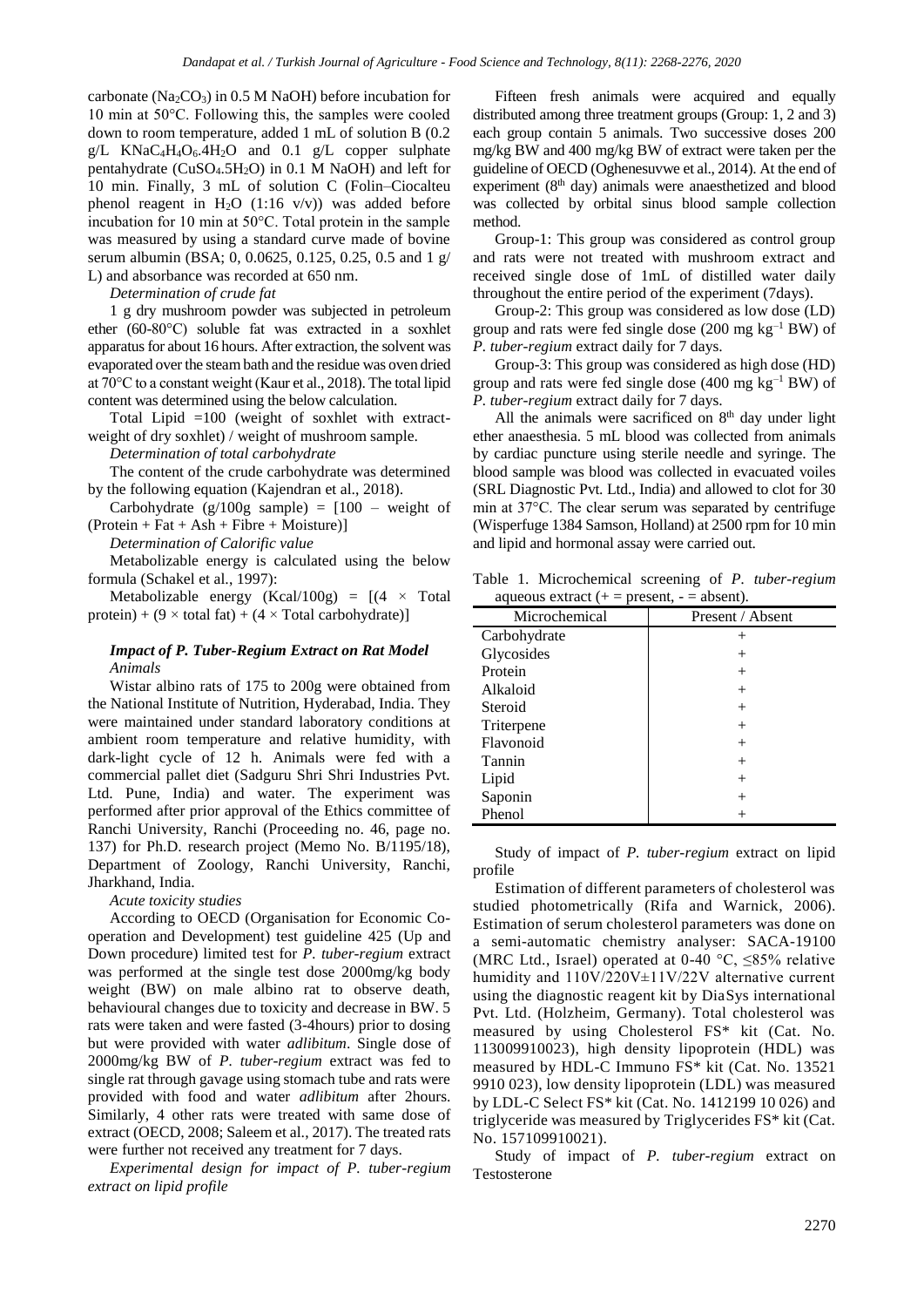Serum testosterone level was measured by chemiluminescence immune assay (Anna et al., 2013) by using semi-automated chemiluminescence (CLIA) plate analyzer (Semi Auto Chemilumi Basic CLIA 2096 plus, Analytical Technologies Limited, Gujarat, India) operated at 100-240VAC  $\pm 10\%$ , 10°C to 40°C within 15%-75% humidity. The assay was performed by using Acculite CLIA microwells kit (Product code: 5375-300, Monobind Inc. Lake Forest, California, USA).

#### *Statistical Analysis*

Entire statistical works were done using full proof statistical software WinSTAT (R. Fitch Software, Canal Park, Cambridge, *Massachusetts, USA)*. Data were taken N=5 and results were expressed as a mean ± standard error of mean. Statistical analysis was performed by one-way ANOVA with post-hoc student's t-test,  $P \le 0.05$  was considered as statistically significant.



Figure 1. Fruiting bodies of P. tuber-regium and aqueous extract of P. tuber-regium



Figure 2. FTIR spectra analysis of *P. tuber-regium* extract

### **Results**

#### *Mycochemical screening*

The fruiting body of the mushroom is cup-shaped. Pileus is deeply infundibulate, incurved margin with deeply decurrently gills, smoky dark at centre, pale and interrupted white villous form towards the margin. The pileus of the fruiting bodies are 3.4 to 7.2 cm in diameter. Stem or stipe is central, attached with gills, without annulus, sub cylindrical, slightly thick at base having underground tuber sclerotium. The stipeses are 2.5 cm to 6.3 cm long and

6mm to 11mm in diameter, minutely smoky or pale in colour presented in figure-1. 38.5g% water soluble extractive was obtained at the end of extraction. The result shows the extract contain different mycochemicals such as carbohydrate, lipid, protein, tannin, saponin, tannin, flavonoid, phenol etc. Mushroom contains various types of biochemicals such as phenols and flavonois, tannins, proteins, polysaccharides etc. presented in table-1. Confirmation of presence of mycochemical in extract was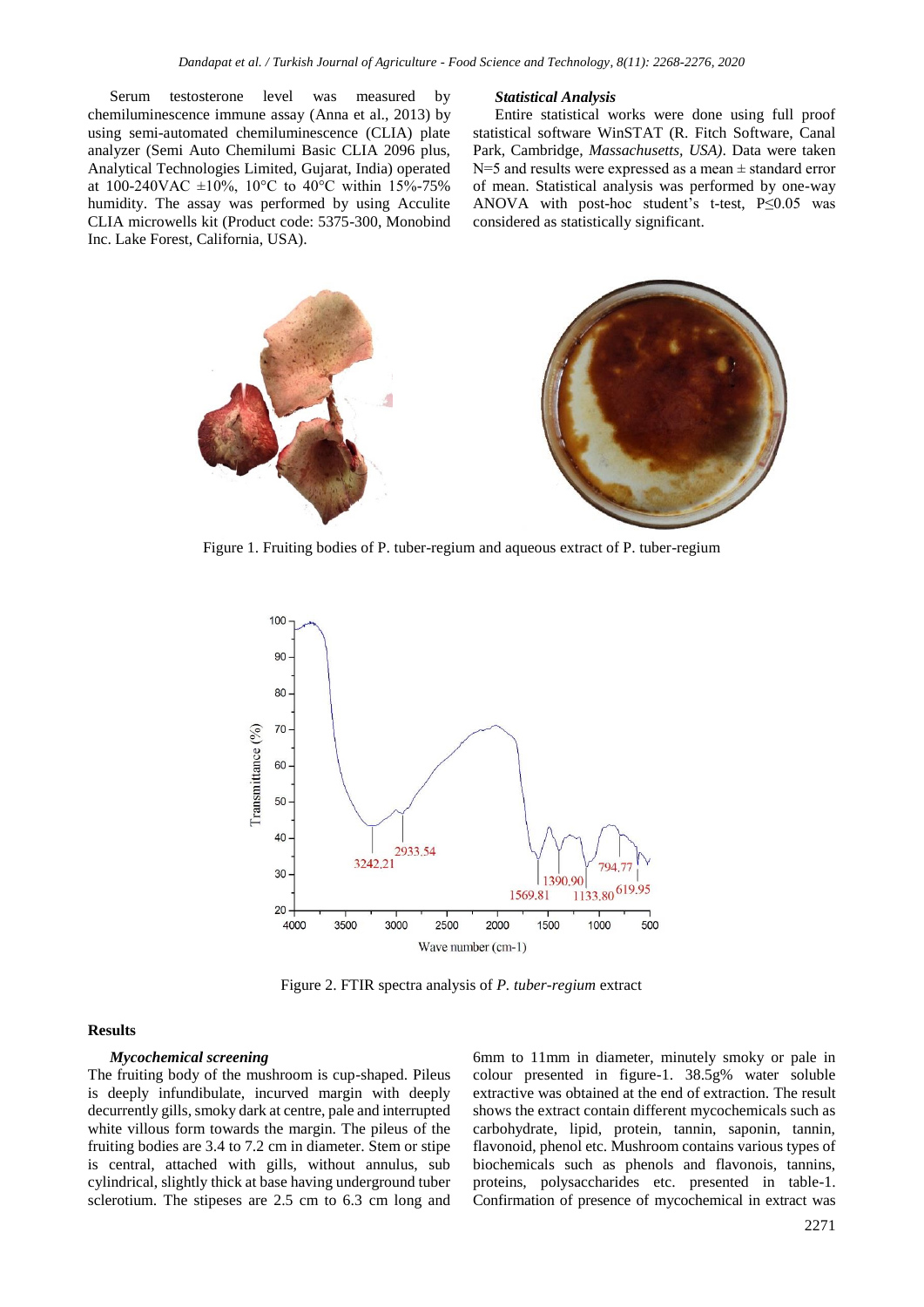done by FTIR spectroscopy analysis. The FTIR spectrum of *P. tuber-regium* is presented in figure-2. Fouriertransform infrared (FTIR) spectroscopy analysis of P. tuber-regium extract is presented in Fig. 4. The result showed major transmission broad peak at3242.21 cm-1 for O-H stretch of H-bond of alcohol and phenol. Peak at 2933.54 cm-1 represented to C-H stretch of alkanes. Peak at 1569.81 cm-1

corresponded to N-H stretch for primary amines and N=O stretch for nitro methane. Peak at 1390.90 cm-1 represented to C-H stretch corresponded to alkane. A major peak at 1133.80 cm-1 represented to C-N stretch or C-O stretch for aliphatic amine or ester respectively. Peak at 794.77 cm-1 and 619.95cm-1 corresponded to C-Cl stretch for halo alkanes.

Table 2. Nutritional value of *P. tuber-regium*,  $n = 5 \pm SE$ ,  $* = P < 0.05$ .

|                    | Nutritional value          |                  |                      |                             |
|--------------------|----------------------------|------------------|----------------------|-----------------------------|
| Crude protein (g%) | Crude carbohydrate $(g\%)$ | Crude $fat(g\%)$ | Crude fibre( $g\%$ ) | Calorific value (Kcal/100g) |
| $10.54 \pm 0.70^*$ | 58.24±2.89 <sup>*</sup>    | $2.53 \pm 0.37'$ | $8.64 \pm 0.66^*$    | 297.89±1.92                 |

|  |  |  |  |  |  |  | Table 3. Observation toxic behavioural patterns of rats in different groups treated with P. tuber-regium extract. |  |  |  |
|--|--|--|--|--|--|--|-------------------------------------------------------------------------------------------------------------------|--|--|--|
|--|--|--|--|--|--|--|-------------------------------------------------------------------------------------------------------------------|--|--|--|

|                           | Treatment groups of rats and observation period |      |     |                |           |                |     |                 |           |           |      |     |
|---------------------------|-------------------------------------------------|------|-----|----------------|-----------|----------------|-----|-----------------|-----------|-----------|------|-----|
|                           | Control                                         |      |     | $200$ mg/kg of |           | $400$ mg/kg of |     | $2000$ mg/kg of |           |           |      |     |
| Behaviour patterns        |                                                 |      |     | Extract        |           | Extract        |     | Extract         |           |           |      |     |
|                           | 30                                              | 24   | 7th | 30             | 24        | 7th            | 30  | 24              | 7th       | 30        | 24   | 7th |
|                           | mın                                             | Hrs. | Day | min            | Hrs.      | Dav            | min | Hrs.            | Dav       | min       | Hrs. | Day |
| Fur & skin                | N                                               | N    | N   | N              | N         | N              | N   | N               | N         | N         | N    | N   |
| Eyes                      | N                                               | N    | N   | N              | N         | N              | N   | N               | N         | N         | N    | N   |
| Salivation                | N                                               | N    | N   | N              | N         | N              | N   | N               | N         | N         | N    | N   |
| <b>Breathing</b>          |                                                 | N    | N   |                | N         | N              |     | N               | N         |           | N    | N   |
| Somatomotor activity $\&$ | N                                               | N    | N   | N              | N         | N              | N   | N               | N         | N         | N    | N   |
| behavior pattern          |                                                 |      |     |                |           |                |     |                 |           |           |      |     |
| Sleep                     | N                                               | N    | N   | N              | N         | N              | Y   | N               | N         | Y         | N    | N   |
| Convulsions & tremors     | NF                                              | NF   | NF  | NF             | <b>NF</b> | <b>NF</b>      | NF  | NF              | <b>NF</b> | <b>NF</b> | NF   | NF  |
| Itching                   | NF                                              | NF   | NF  | NF             | <b>NF</b> | NF             | NF  | NF              | NF        | NF        | NF   | NF  |
| Coma                      | NF                                              | NF   | NF  | NF             | <b>NF</b> | NF             | NF  | NF              | NF        | <b>NF</b> | NF   | NF  |

N=nontoxic effect, I=increase, NF=not found, Y=Found

Table 4. Effect of *P. tuber-regium* extract of body weight of rats in different treatment groups.

| Animal group             | Initial Body weight | Final Body weight | Mortality |
|--------------------------|---------------------|-------------------|-----------|
| Acute toxicity groups    | $179.46 \pm 1.48$   | $181.14 \pm 1.30$ | NO.       |
| Control                  | $178.61 \pm 1.49$   | $181.76 \pm 1.38$ | NO.       |
| 200mg/kg treatment group | $179.92 \pm 1.54$   | $181.84 \pm 1.33$ | NO.       |
| 400mg/kg treatment group | $179.26 \pm 1.42$   | $183.22 \pm 1.26$ | NO.       |

# *Acute toxicity study of P. tuber-regium extract*

Results of acute toxicity of *P. tuber-regium* extract are presented in table-3 and table-4. Acute toxicity test of *P. tuber-regium* extract revealed no behavioural changes and death of animals during the experimental period. However, insignificant increase in the final body weight of the animals treated with 200mg/kg, 400mg/kg and 2000mg/kg were observed compared to animal group treated with vehicle.

# *Impact of P. tuber-regium extract on lipid profile and testosterone of rats*

Results of impact of *P. tuber-regium* extract on lipid profile and testosterone level of rats is presented in figure-3 to 7. The results showed that, 200mg/kg dose of extract *P. tuber-regium* extract significantly (P≤0.05) decreased total cholesterol (75.52±0.39 mg/dL) and 400mg/kg dose of extract significantly (P≤0.05) decreased total cholesterol (72.25±1.11 mg/dL) compare to control treatment group of rats (79.37±0.66 mg/dL) presented in Figure-3. 200mg/kg dose of extract *P. tuber-regium* extract significantly (P $\leq$ 0.05) increased HDL cholesterol (55.23 $\pm$ 0.87 mg/dL) and 400mg/kg dose of extract significantly  $(P \le 0.05)$ increased HDL cholesterol (61.23±1.36 mg/dL) compare to control treat group of rats  $(46.35\pm0.93 \text{ mg/dL})$  presented in Figure-4. 200mg/kg dose of extract *P. tuber-regium* extract significantly (P≤0.05) decreased LDL cholesterol  $(26.37\pm1.21 \text{ mg/dL})$  and  $400 \text{mg/kg}$  dose of extract significantly (P≤0.05) decreased LDL cholesterol  $(34.58\pm1.69 \text{ mg/dL})$  compare to control treat group of rats  $(39.80\pm1.49 \text{ mg/dL})$  presented in Figure-5. 200mg/kg dose of extract *P. tuber-regium* extract significantly (P≤0.05) decreased triglyceride (69.42±0.72 mg/dL) and 400mg/kg dose of extract significantly (P≤0.05) decreased triglyceride  $(81.31 \pm 1.25 \text{ mg/dL})$  compare to control treat group of rats (119.50±1.39mg/dL) Figure-6). However, 200mg/kg dose of extract *P. tuber-regium* extract significantly (P≤0.05) increased testosterone level  $(174.61\pm0.64 \text{ ng/dL})$  and  $400 \text{ mg/kg}$  dose of extract also significantly (P≤0.05) increased testosterone level (178.96  $\pm 0.68$ ng/dL) compare to control treat group of rats  $(170.77\pm1.36 \text{ ng/dL})$  presented in Figure-7.

# **Discussion**

Morphological identification of *P. tuber-regium* was done from collected fruiting body and match with the description mention given in fungi database Mycobank and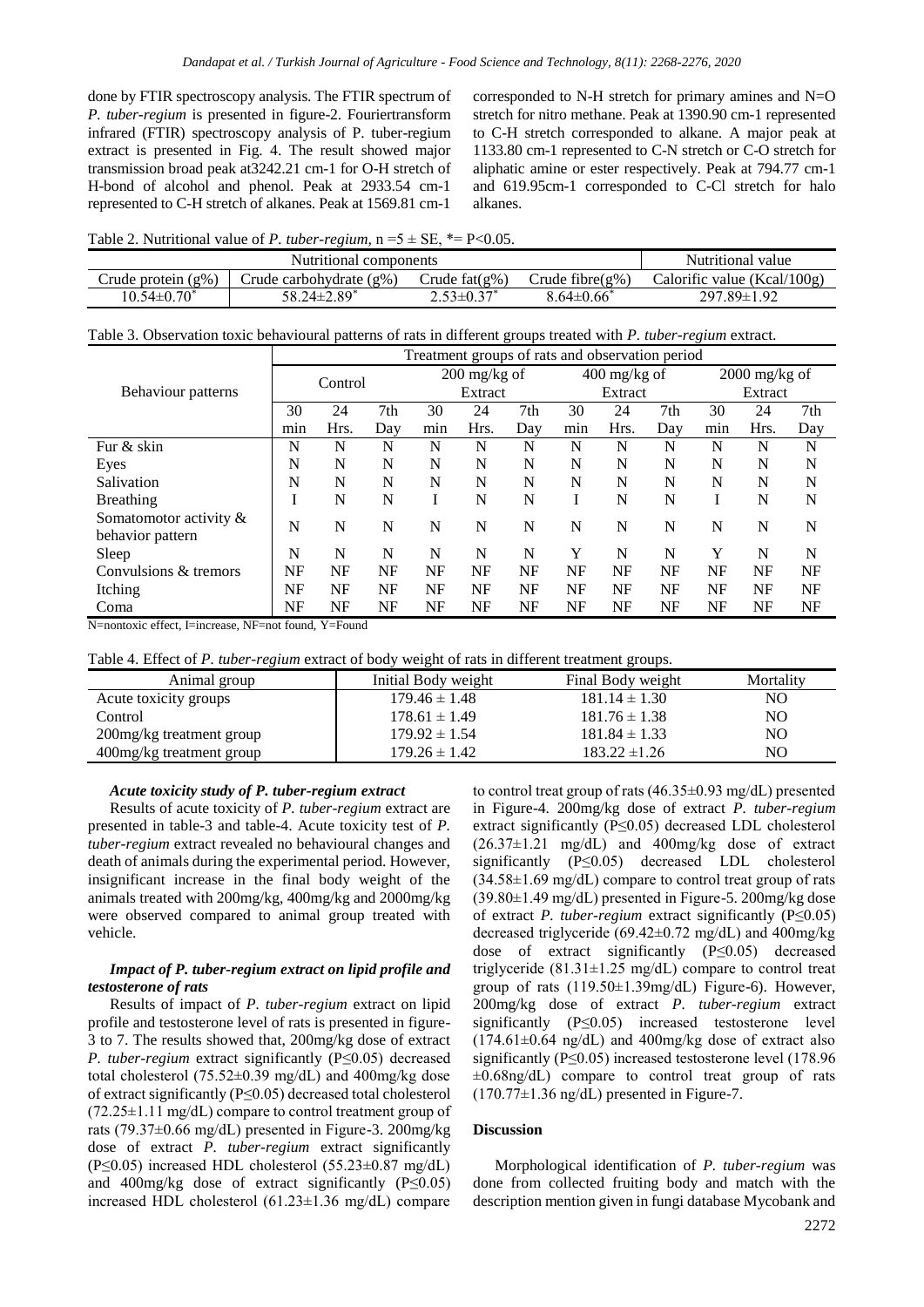Encyclopedia of life (Mycobank, 2015, EOL, 2015). In the present study sclerotiums were not collected and presented. Previously it has been reported *P. tuber-regium* (Singer.) grown on humus soil (HS), mixture of sawdust and humus soil (MSHS), sawdust (SD) had variable diameter of the pileus (HS: 7.74±2.18 cm, MSHS: 8.65±1.75cm, SD: 5.23  $\pm$ 1.53cm) and variable length of stipe (HS: 6.72 $\pm$ 1.44 cm, MSHS: 5.83±0.47cm, SD: 4.83 ±0.77cm) (Onuoha and Obi-Adumanya, 2010). Present findings of morphology of *P. tuber-regium* correlates with the previous studies. Jonathan and Adeoyo (Jonathan and Adeoyo, 2011) describe the similar morphological description of *P. tuber- regium*.



Treatment groups of rats

Figure 3. Impact of *P. tuber-regium* extract on total cholesterol of rat; Data were presented N=5±SE of mean, \*= P≤0.05 compared to the group-1



Treatment groups of rats

Figure 4. Impact of *P. tuber-regium* extract on HDL cholesterol of rat; Data were presented N=5±SE of mean, \*=P≤0.05 compared to the group-1.





Figure 5. Impact of *P. tuber-regium* extract on LDL cholesterol of rat; Data were presented N=5±SE of mean, \*= P≤0.05 compared to the group-1.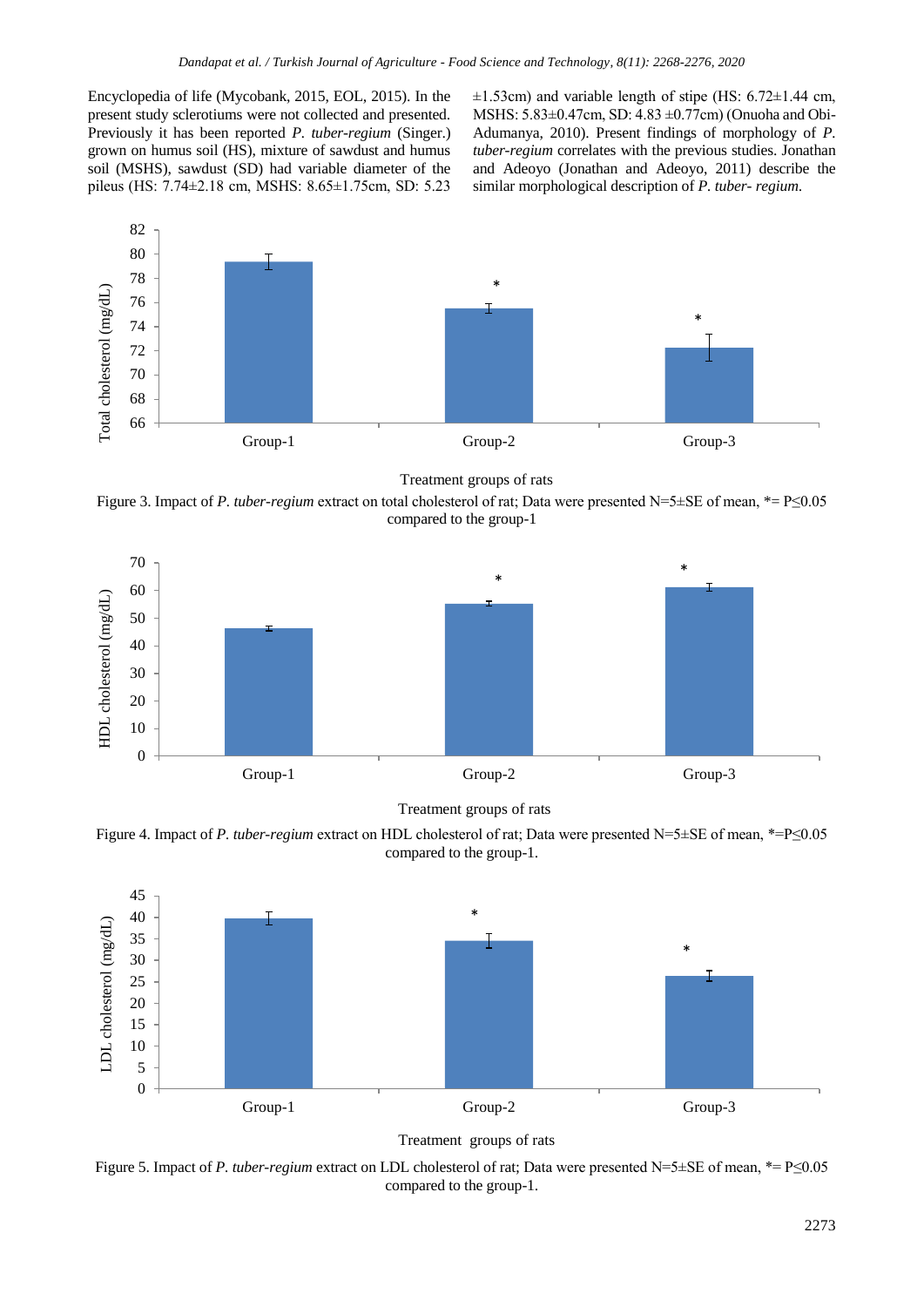

Treatment groups of rats

Figure 6. Impact of *P. tuber-regium* extract on triglyceride of rat; Data were presented N=5±SE of mean, \*= P≤0.05 compared to the group-1.



Figure 7. Impact of *P. tuber-regium* extract on testosterone of rat; Data were presented N=5±SE of mean, \*= P≤0.05 compared to the group-1.

Mushroom contains various types of biochemicals such as phenols and flavonois, tannins, proteins, polysaccharides etc. Previously preliminary biochemical screening of edible white button mushroom *Agaricus bisporus* was done and presence of biochemical such as saponins, tannins, glycosides, reducing sugar, alkaloid, flavonoid, terpenoid etc. were reported (Singh et al., 2017). FTIR analysis provides the confirmation about functional groups different mycocheicals (Reusch, 2018; Libertext, 2018; Wikipedia, 2018). In previous study FTIR analysis of crude extract of *Lentinula edodes, Pleurotus ostreatus*  and *Agaricus blazei* were done and reported stretches of absorption spectra of 3600cm<sup>-1</sup> and 3200cm<sup>-1</sup> for O-H corresponds sugar residue, 2980–2840cm<sup>-1</sup> represents C-H stretching, 1200–900cm<sup>-1</sup> corresponds to of carbohydrates and stretching vibrations of C–C, C–O–C for glucopyranose and C-O,  $1640 \text{ cm}^{-1}$  and  $1530 \text{ cm}^{-1}$  for amides for the confirmation of presence of biochemicals such as saponins, tannins, glycosides, reducing sugar, alkaloid, flavonoid, terpenoid etc. (Radzki and Kalbarczyk, 2010). In present study FTIR analysis of *P. tuber-regium* extract (Figure-2) also provided transmission peaks for phenols, amines and other bioactive mycochemicals which correlates with the previous FTIR analysis of other mushroom extracts.

It has been reported that mushrooms are rich in nutritional constituents such as proteins, minerals, vitamins, fibre and carbohydrate with low fat content but mushroom has twice higher protein content than vegetables and four times than cereals (Okwulehie and Odunze, 2004). Thatoi and Singdevsachan (Thatoi and Singdevsachan, 2014) studied the nutritional composition of eight *Pleurots* spp. and reported carbohydrate content was higher than protein content and very low fat and good edible fibre. In previous study it has been reported edible mushrooms contains high amount of protein and carbohydrates with very low lipid content and in the present findings (Table-2) similar results were obtained which revealed mushroom *P. tuber-regium* is nutritionally beneficial for health.

It has been reported that mushroom powder increases the excretion of total lipids and cholesterol. Mevinolin a polysaccharide present in fruiting bodies of *Pleurotus* spp. possess hypocholesterolemic activities (Hossain et al., 2003). It has also been reported that, *Pleurotus* spp. reduce cholesterol absorption and reduce the activity of reduced HMG-CoA reductase in the liver associated with cholesterol metabolism (Bobek and Ozdin, 1996). Previously it has been reported that, powder of *P. ostreatus, P. citrinopileatus, P. pulmonarius* and *P. salmoneostramineus* significantly decreases plasma,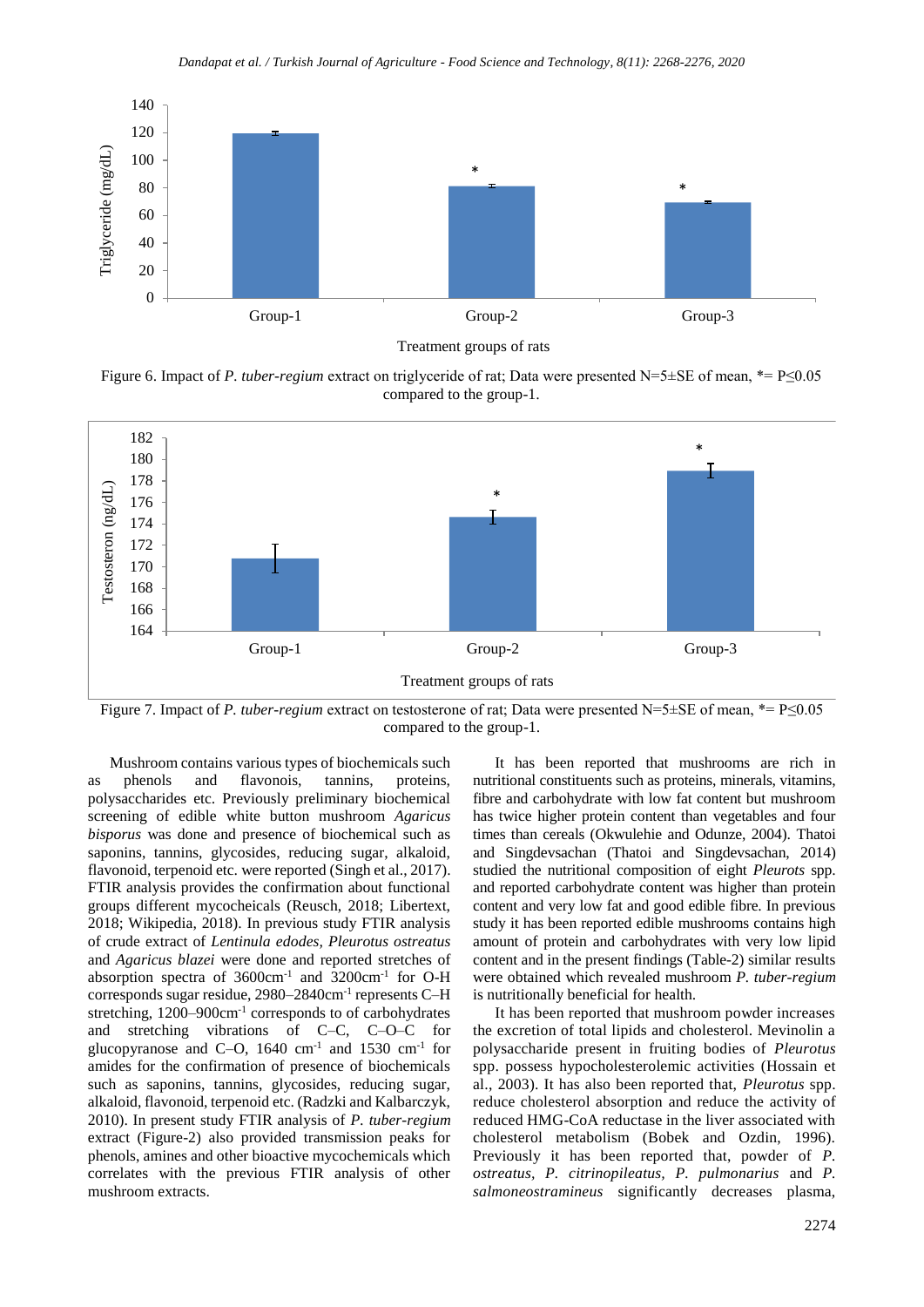triglyceride, low-density lipoprotein, total lipid of hypercholesterolemic rats (Alam et al.*,* 2011; Yoon et al., 2012). It is reported that higher HDL level is associated with better cardiovascular health and no significant effect in cardiovascular system was found further increase in HDL level after gaining its optimum level (Cesare, 2006). It has also been reported that, significant decrease in HDL level and increase level of LDL increases 10-fold and 3 fold risk and of heart disease (Barter et al., 2007). In the present investigation *P. tuber-regium* extract significantly decreases the serum total cholesterol, LDL cholesterol and tiglycerides level (Table- 4) and correlates with the previous studies. Normal male reproductive function depends on testosterone and proper function of interstitial cells of testicular follicles. It has been reported that, endogenous testosterone level gradually decreases with aging in men and detrimentally effects health status (Jones, 2010). Low levels of endogenous testosterone are associated with an increased risk of atherosclerosis in men, and serum lipids are essential for atherosclerosis development due to deficiency of testosterone (Traish et al., 2009; He et al., 2013; Ruige et al., 2013). Several clinical and epidemiological studies have reported that serum testosterone levels are inversely correlated with total cholesterol and LDL cholesterol levels and it has been demonstrated markedly increased serum cholesterol levels in testosterone-deficient male mice (Hatch et al., 2012; Zhang et al., 2014). These findings indicate that testosterone metabolism is associated with regulation of serum cholesterol metabolism and in our study *P. tuberregium* significantly correlates with the previous studies.

# **Conclusion**

*P. tuber-regium* extract contains different types of biochemicals and the extract of *P. tuber-regium*  significantly decreases total cholesterol, LDL cholesterol, and triglyceride and increase HDL cholesterol and testosterone level of rats. The mushroom *P. tuber-regium* also possesses high calorific value. Thus, consumption of *P. tuber-regium* is beneficial for health and its consumption can prevent diseases associated with hyper cholesterolemia and maintain good male reproductive health. Further, isolation and screening of specific biochemicals form *P. tuber-regium* and their path associated activity studies in animal model must be done for discovery of specific compound associated with antihyper cholesterolemic activity.

# **Acknowledgement**

Authors acknowledges Department of Zoology, Ranchi University for providing working facilities and Department of Botany, Gauhati University, Assam for their cooperation to collect and identify mushroom *P. tuber-regium*

# **Conflict Ofinterest**

Authors declared that, there is no conflict of interest is associated with this publication.

#### **References**

- Afieroho OE, Lawson L, Adedokun OM, Emenyonu N. 2013. Antituberculosis and phytochemical investigation of the dichlro-methane extract *Pleurotus tuber-egium* (Fies) Singer sclerotium*.* Int Res J Pharma. 4(1): 255-257.
- Alam N, Yoon KN, Lee TS. 2011. Antihyperlipidemic activities of Pleurotus ferulae on biochemical and histological function in hypercholesterolemic rats. J Res Med Sci. 16:776-786. PMID: 22091307
- Anna OC, Oladapo FO, Ugochukwu AA, Chikere OU, Bankole L, Anthony AO. 2013. Ethanolic leaf extract of *Chrysophyllum albidum* on sperm analysis, hormonal profile, SOD and testicular histology of adult male wistar rats. Agric Biol J N Am. 4(3): 160-165.
- Arya V, Thakur N Kashyap CP. 2012. Preliminary phytochemical analysis of the extracts of *Psidium* leaves. J Pharmacog Phytochem. 1(1): 1-6.
- Barter P<sup>1</sup>, Gotto AM, LaRosa JC, Maroni J, Szarek M, Grundy SM, Kastelein JJ, Bittner V, Fruchart JC. HDL cholesterol, very low levels of LDL cholesterol, and cardiovascular events. New England J Med 2007;357(13):1301–10. DOI: 10.1056/NEJMoa064278
- Bobek P Ozdin L. 1996. Oyster mushroom (*Pleurotus ostreatus*) reduces the production and secretion of very low-density lipoproteins in hyper-cholesterolemic rats. J. Ernahrungswiss. 35(3): 249-252. DOI: https://doi.org/10.1007/BF01625688
- Cesare SR. 2006. HDL and the progression of atherosclerosis: new insights. Europ Heart J Supplements. 31(4); 22-27. DOI: https://doi.org/10.1093/eurheartj/sul034
- Dandapat S, Sinha MP. 2015. Antioxidant and anti-inflammatory activity of *Pleurotus tuber-regium* (Rumph. ex Fr.) Singer. Adv in Biol Res. 9(3): 140-145.
- EOL. 2008.Pleurotus tuber-regium Details Encyclopedia of Life. Available from: http://eol.org/pages/11463022/details [Accessed 17 July 2015].
- Hatch NW, Srodulski SJ, Chan HW, Zhang X, Tannock LR, King VL. 2012. Endogenous androgen deficiency enhances dietinduced hypercholesterolemia and atherosclerosis in lowdensity lipoprotein receptor-deficient mice. Gend Med 9(5): 319–28. DOI: 10.1016/j.genm.2012.08.003.
- He WS, Wang MG, Pan XX, Li JJ, Jia CS, Zhang XM, Feng B. 2013. Role of plant stanol derivatives in the modulating of cholesterol metabolism and liver gene expression in mice. Food Chem. 140(1–2): 9–16. doi: 10.1016/j.foodchem. 2013.02.062
- Hossain S, Hashimoto M, Choudhury EK, Alam N, Hussain S, Hasan M, Choudhury SK, Mahmud I. 2003. Dietary mushroom (*Pleurotus ostreatus*) ameliorates atherogenic lipid in hyper-cholesterolaemic rats. Clin Experi Pharmacol Physiol. 30: 470-475. DOI: https://doi.org/10.1046/j.1440- 1681.2003.03857.x
- IMUSG (Instruction Manual User System Guide). 2002. IRPrestige-21 (P/N 206-72010) Shimadzu Fourier Transform Infrared Spectrophotometer. Shimazu Corporation, Analytical & measuring instrument division, Koyoto, Japan. p.3:1-27. http://www.nanocenter.umd.edu/equipment/ nanoopticslab/manuals/optics-03/private/IRPrestige21%20 Users%20System%20Guide.pdf (Accessed 19 January 2014).
- Jonathan SG, Adeoyo OR. 2011. Collection, morphological characterization and nutrient profile of some wild mushrooms from Akoko, Ondo state, Nigeria. Natural Prod Ind J. 7(3): 128-136.
- Jones TH. 2012. Testosterone deficiency: a risk factor for cardiovascular disease? Trends Endocrinol Metab. 21(8): 496–503. DOI: 10.1016/j.tem.2010.03.002.
- Kajendran M, Balaji SS, Sathya S. 2018. Cultivation and determination of nutritional value on edible mushroom *Pleurotus ostreatus* . Euro J Biotechnol Biosci. 6(3): 40-44